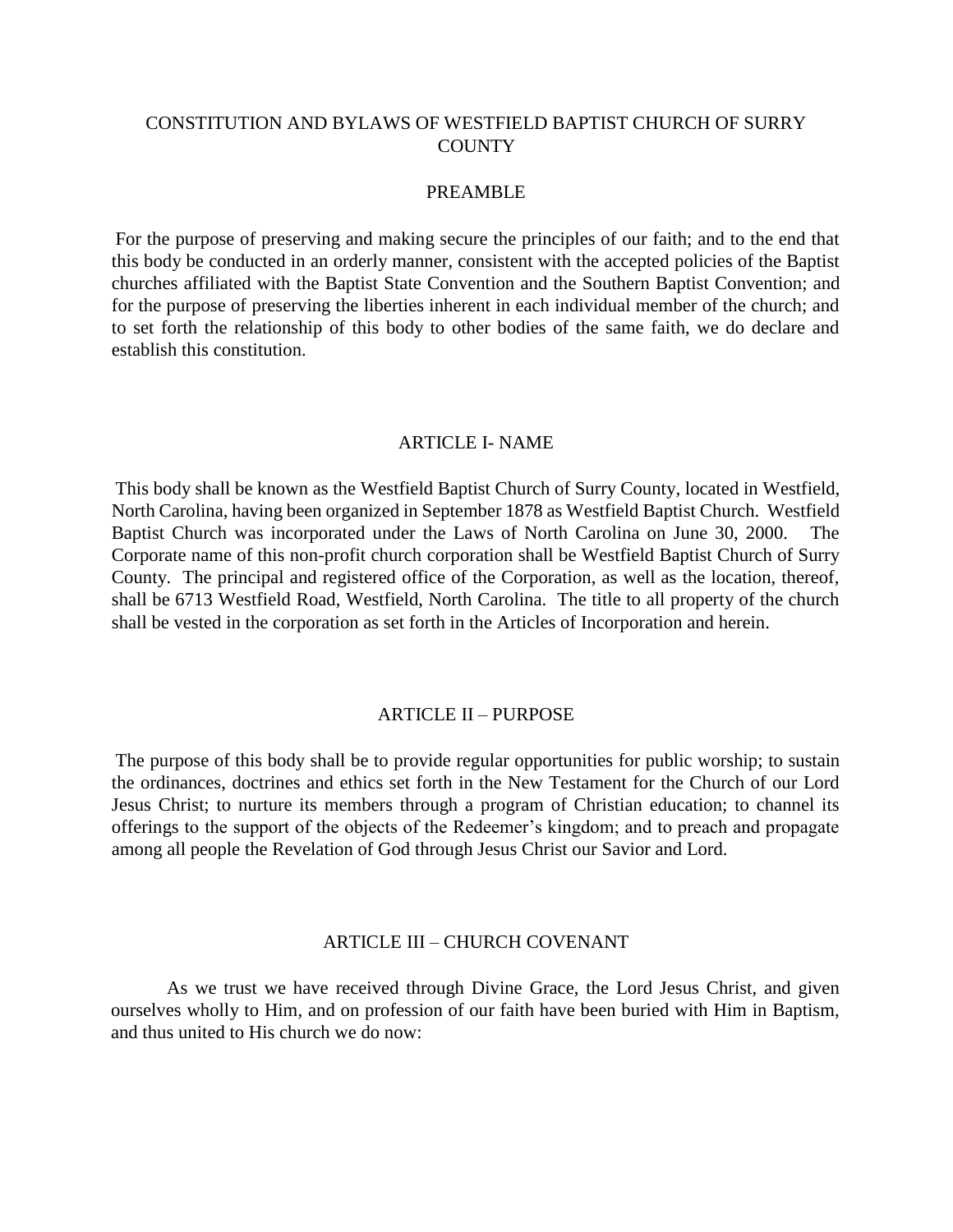Revised: July 8, 2009

1. Solemnly and joyfully covenant with each other and by the aid of the Holy Spirit engage that we walk together with brotherly love, exercising a Christian care and watchfulness over each other's joys and with tender sympathy bearing one another's burdens and sorrows

2. That we will not forsake the assembling of ourselves together at the communion and at other appointed meetings but seek and pray for the spirituality, harmony and prosperity of this church, sustain its worship, ordinances, discipline, doctrines and give its claims a sacred preeminence over all organizations of human origin.

3. That we will cheerfully contribute our means as God has prepared us, for the support of a faithful and evangelical ministry among us, for relief of the poor and for spreading the gospel over the earth.

4. That we will maintain private and family devotions; religiously educate the children committed to our care; endeavor in purity of heart and newness of life and good will toward all  $\left[ \text{all} \right]^\dagger$  men; exemplify and command our holy faith to win souls to the Savior; and hold fast our profession till He shall come and receive us unto Himself.

(Relying on the Grace of God, do you thus covenant and promise)

And now the God of Grace who brought again from the dead our Lord Jesus, that great Shepherd of the sheep, through the blood of the everlasting covenant makes us perfect in every good work to do his will; working in us that which is well pleasing in his sight through Jesus Christ to whom be glory forever and ever. AMEN!

# ARTICLE IV – MEMBERSHIP

Section  $1 -$  Qualifications.

The membership of this church shall be composed of persons who have professed faith in Jesus Christ as Lord and Savior, who have been baptized by immersion, who have subscribed to the covenant and constitution of this church and who have been received into membership by vote of the church.

Section 2 – Transfer by Letter.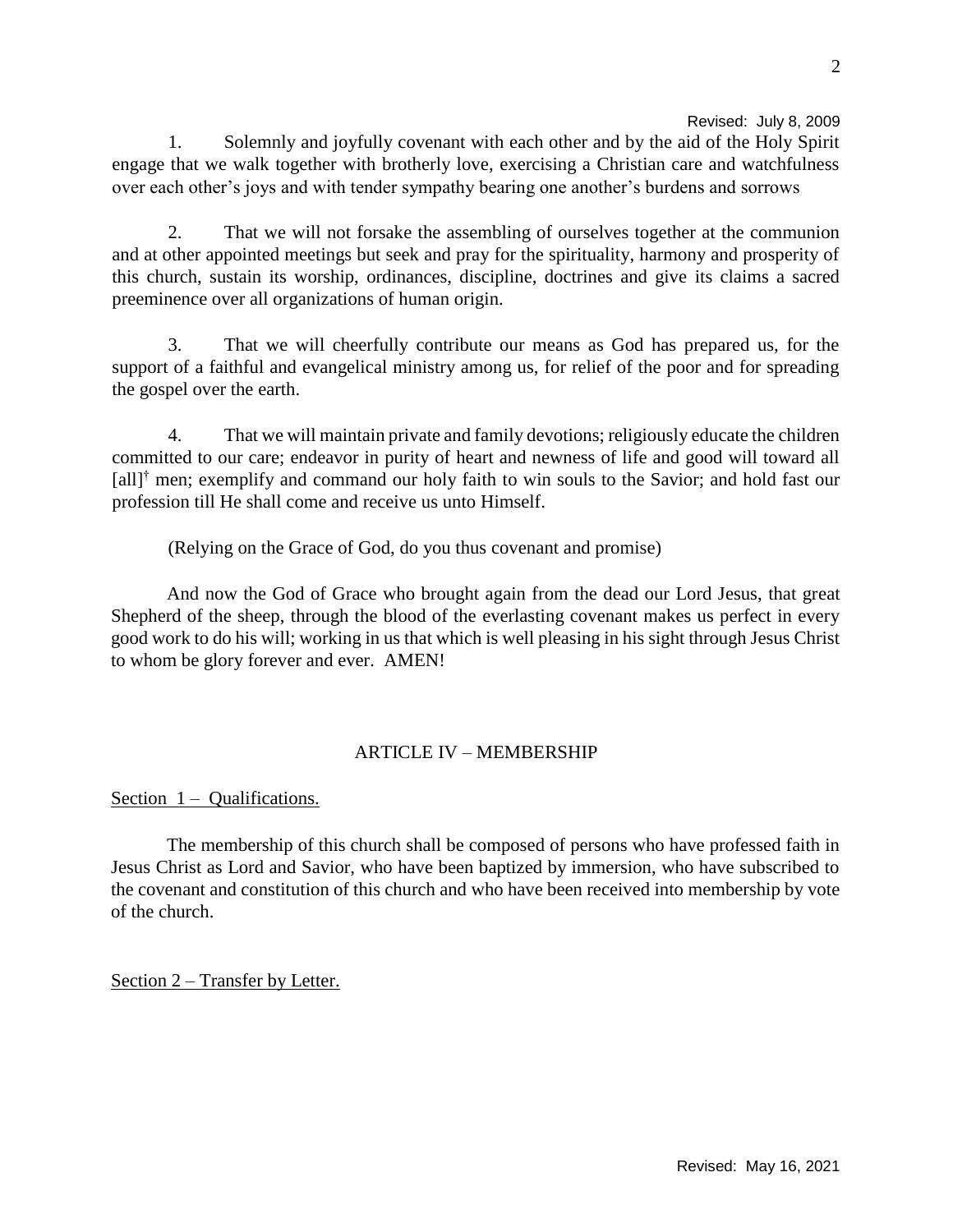A member of another Baptist Church of like faith and order and other denominations may be received by vote of this church upon promise of a letter of dismission from the other church and upon complying with Section 1.

### Section 3 – Transfer by Statement.

Anyone who has been a member of a church of like faith and practice, having been baptized by immersion as a believer in Jesus Christ and in consequence of peculiar circumstances has lost that relationship or is not able otherwise to promise a letter of transfer may be received into fellowship of the church upon giving a statement of their faith to the membership and by a vote of the church.

### Section 4 – Granting Letters.

Letters of dismission to unite with another church of like faith may be granted upon request to that church providing such member is in good standing.

## Section 5 – Termination.

When a letter of dismission is granted, membership in this church will terminate. When a member of this church joins a church of different faith and order, or requests dismission, his or her membership in this church shall terminate.

## Section 6 – Reporting Changes.

Correspondence by the church clerk concerning letters of transfer, dismission requests, and requests for membership in churches of other faiths will be reported in regular church meetings.

## Section 7 – Duties.

Members are expected to be faithful in the performance of duties essential to living the Christian life, to attend regularly the services of the church unless providentially hindered, to give regularly and systematically for the support of the church and its causes, and to share in its organized work.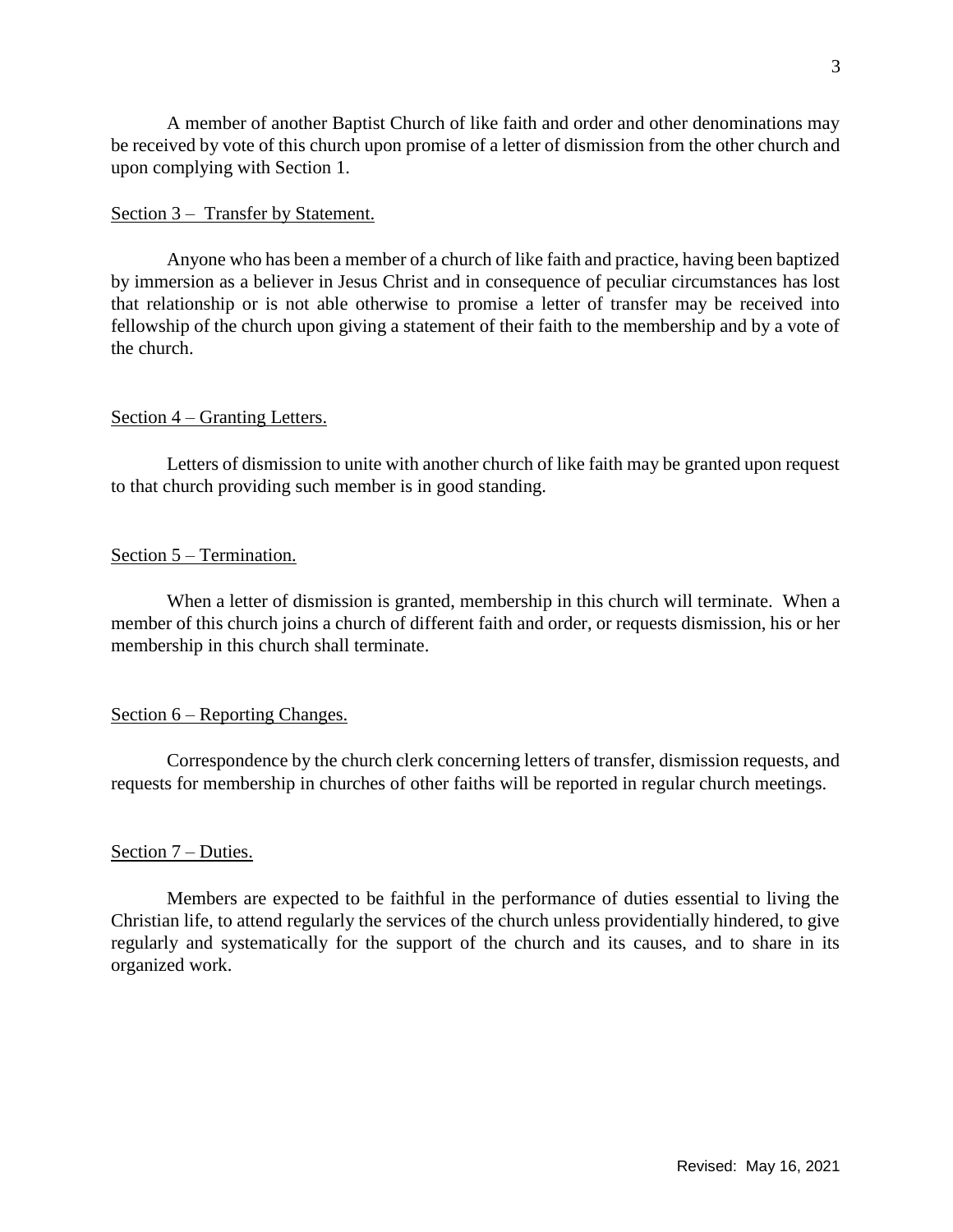#### Section 8 – Voting Rights.

In considering the rights involved, members and members only, may act and vote in the transactions of the church.

#### Section 9 – Church Discipline.

The church reserves the right to terminate the membership of persons who become an offense to the church and its good name by reason of immoral or un-Christian conduct, or who otherwise fail to reconcile themselves to the church after the church has followed the Biblical pattern of Matthew 18:16-18. Membership of such persons will be terminated upon a two-thirds majority vote of the members present in a meeting called for that purpose.

## ARTICLE V – MEETINGS

#### Section 1

This church shall hold regular meetings for worship, teaching, training, evangelism, education, and fellowship.

#### Section 2

This church shall hold regular quarterly business meetings at which time the material and spiritual conditions of the church will be discussed and plans projected for programs in Kingdom endeavors. All business meetings shall be governed by Robert's Rules of Order. A quorum of 35 members shall be required in order to transact business. Section 3.

Other meetings of the church as a whole or of authorized groups within the church shall be set in the church's annual Calendar of Activities and Church Program of according to the needs of the congregation.

## ARTICLE VI – CHURCH OFFICERS

Section 1. Officers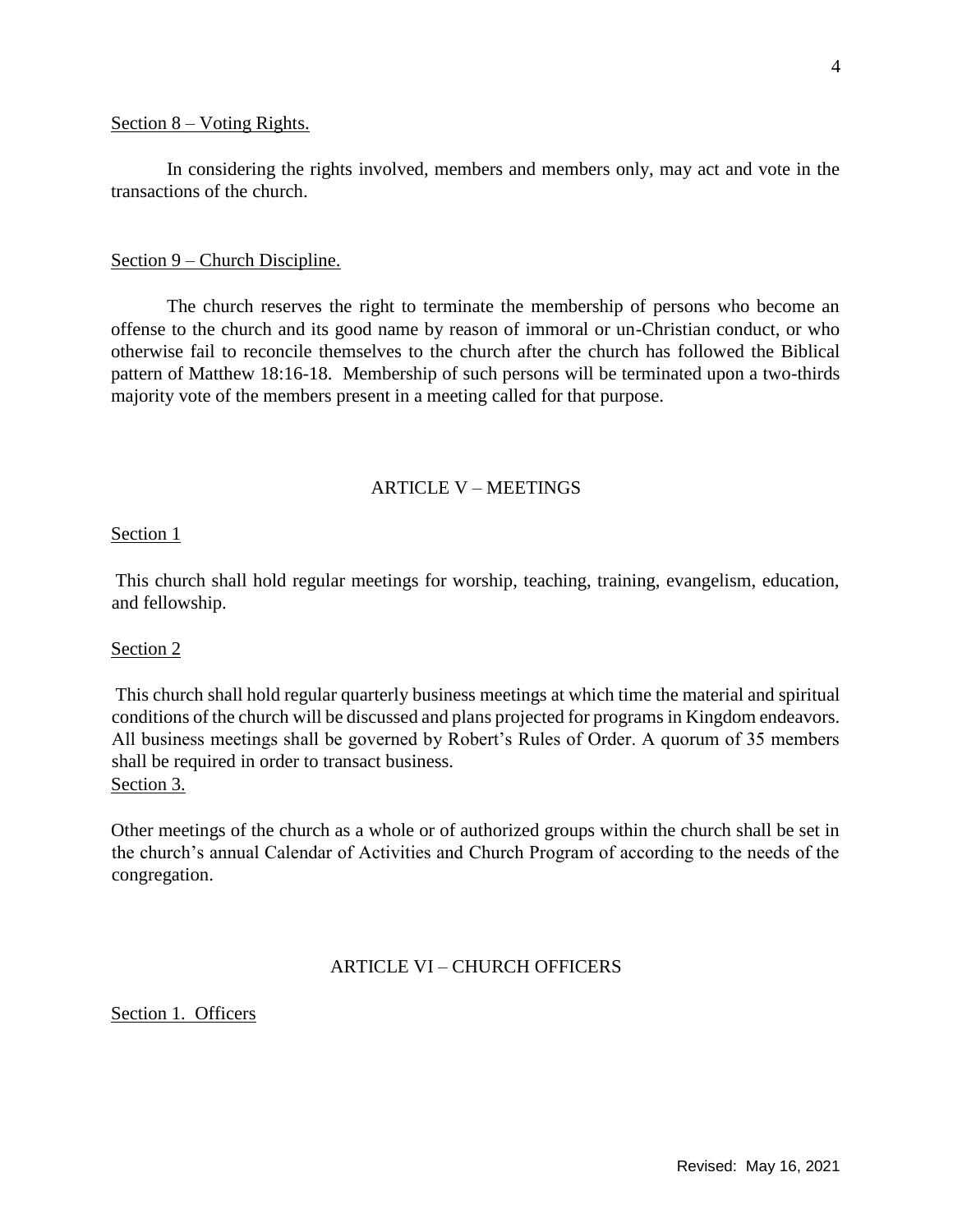The officers of the church shall be, when elected, a pastor, and other pastoral staff as needed, deacons, directors, clerk, assistant clerk, treasurer, assistant treasurer, organist, pianist, minister of music, minister of education, and such other officers as shall be required for the work of the church in any of its departments or organizations. All of the officers of this church shall be elected annually by the church, except the Pastor and paid staff workers, and those whose term of office is governed by the "By-Laws". All must be members in good standing unless it is necessary to employ a non-member as choir director, pianist-organist, custodian or secretary.

#### Section 2 Election and Duties

#### A. Pastor.

Whenever a vacancy occurs, a pastor shall be called by the church to serve until that relationship is dissolved at the request of either the pastor or the church. In either case, at least thirty days notice shall be given of termination of the relationship, unless otherwise mutually agreed with both pastor and the church seeking to follow the Will of God and the Leadership of the Holy Spirit.

The call of the pastor shall take place at a Sunday meeting especially set for that purpose, of which at least one week's notice has been given the membership. The election shall be upon the recommendation of the Pastoral Search Committee, made of the members from existing committee members of the Staff Relations Committee, Deacons, Missions Committee, Golden Years Committee, Finance Committee, Worship Committee, and the Sunday School Director or a teacher and shall not exceed the number of seven (7). Each committee will decide from committee members who will represent their committee. If the Sunday School Director declines, then an appointment of a Sunday School teacher will be made. This committee shall seek out and nominate as pastor a minister of the Gospel, whose Christian character and qualifications fit him for the office of pastor of this church according to I Timothy 3:1-7. The committee shall bring only one name at a time for consideration of the church, and no nomination shall be made except that of the committee. Election shall be by ballot with an affirmative vote of 3/4 (75%) of those church members present and voting, necessary for a call. Should the one recommended by the committee fail to receive a 75% vote, the committee will be instructed to seek out another minister, and the meeting shall be adjourned without debate.

The pastor may be removed from office by majority ballot vote of church members present at a Sunday morning called business meeting, provided the meeting is called by a majority vote of the Deacons, and provided notice of intention to vote for such removal shall have been given publicly at least one (1) week prior to voting. The pastor shall not serve as moderator over a meeting called for the purpose of voting to remove him.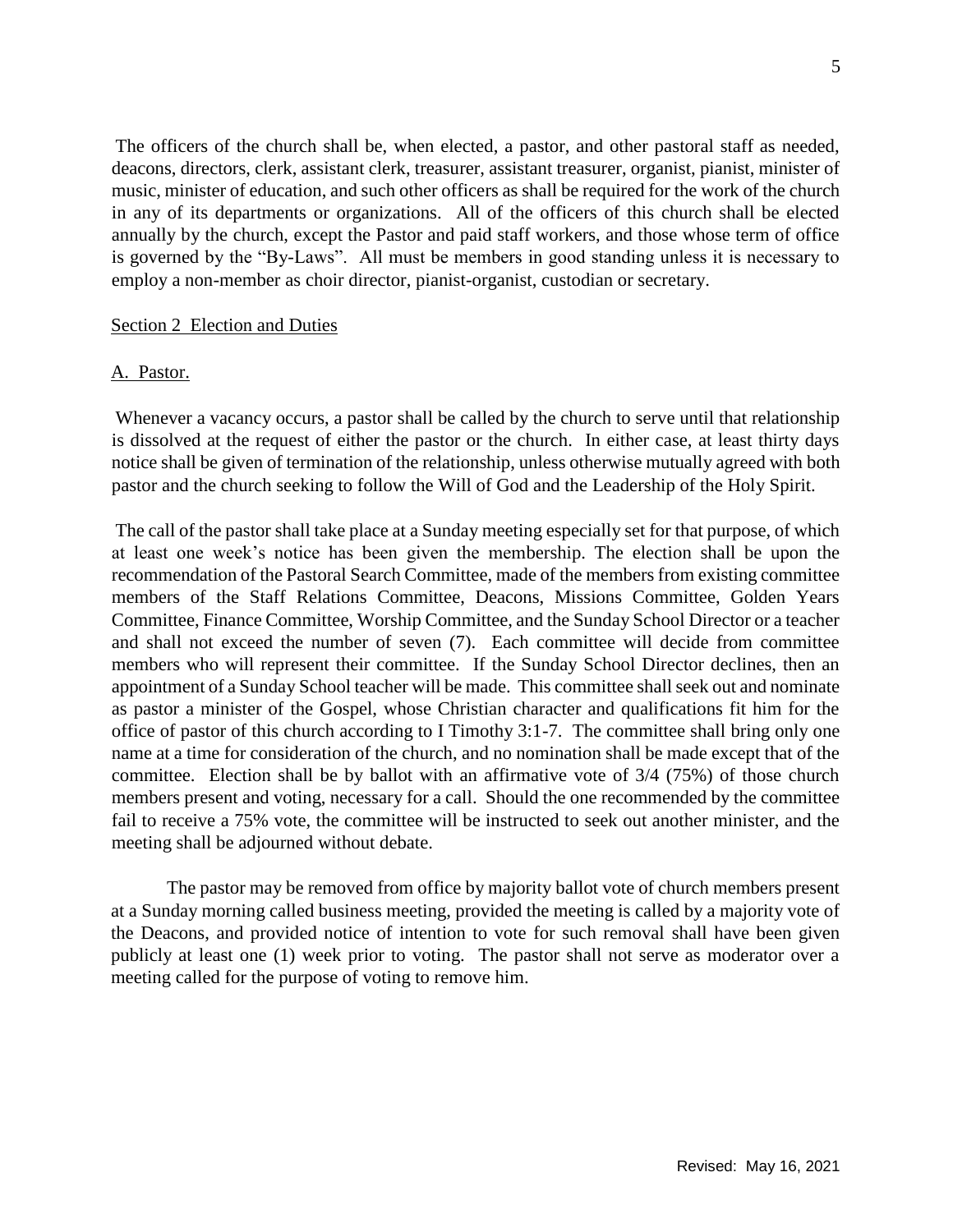The pastor shall have in his charge the welfare and oversight of the church; he shall be an exofficio member of all organizations, departments and committees; he may call a special meeting of the deacons and any committee according to the procedures set forth in the By-Laws; he shall conduct religious services on stated and special occasions, administer the ordinances, minister to the membership of the church and community, and perform other duties that usually pertain to the office; he shall have special charge of the pulpit ministry of the church and shall, in cooperation with the deacons, provide for pulpit supply when he is absent, on church approval, and arrange for workers to assist in revival meetings and other special services. The pastor shall preside at all meetings of the church except as otherwise provided in the By-Laws. He shall be the administrative head of the church and shall arrange and approve all absences and vacations of all church employees.

The pastor shall preach the truth as he may derive it from the Word of God, as his sole authority, and as one who has to give an account as the chief executive officer of the church; to preserve order and decorum at all meetings of the church; to secure to every member, without partiality, the exercise of his privileges; to give his views of the law of Christ as bearing on cases of discipline as may occur; faithfully to use that influence which justly arises from the character of his office. He shall visit the members of the church for his purposes of spiritual instruction, admonition and comfort; faithfully to warn and reprove those who backslide; to visit the sick; to embrace every opportunity to speak to the unsaved.

The pastor shall fulfill the injunction to "study to show thyself approved unto God, a workman that needed not be ashamed, rightly dividing the Word of Truth." II Timothy, 2:15

Other Pastoral Staff: Duties of other pastoral staff are to be determined by the Staff Relations Committee. The Staff Relations Committee will also serve as the search committee for other pastoral staff. Should a dismissal be necessary during employment of other pastoral staff, the same procedure will be followed as for dismissal of the pastor.

# B. Deacons

Number, and terms of service: There shall be at least three (3) deacons for the first one hundred (100) members of the church and three (3) additional deacons for each additional one hundred (100) members up to five hundred (500) members; and then as many other deacons as the church may require. Each deacon shall serve a term of three (3) years.

Election of Deacons: Following the conclusion of the morning worship services on the Sunday prior to the church conference during the month of July, a business meeting will be called for the purpose of deacon nominations. The church membership shall nominate from among the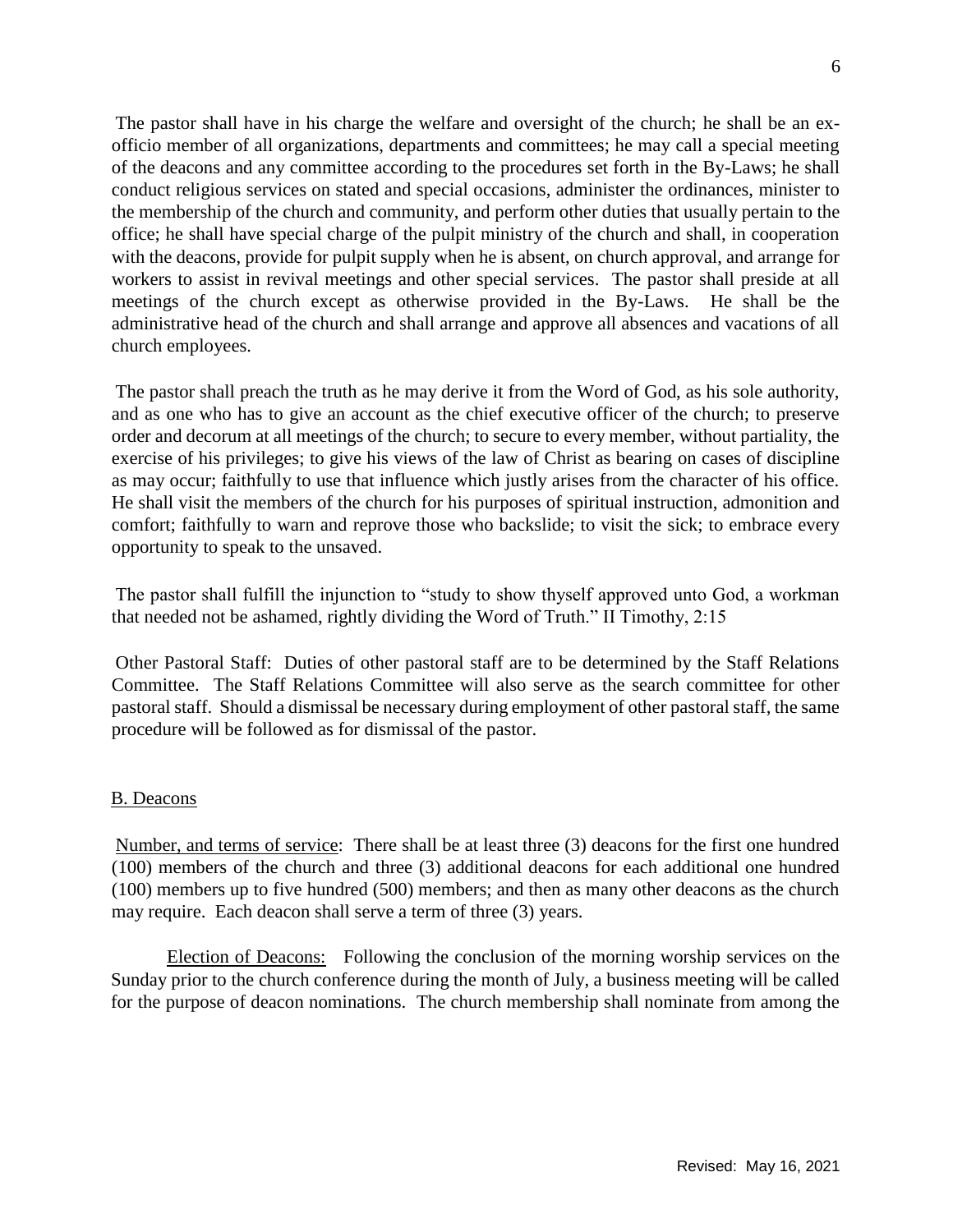members of the church men who have proven themselves to be "of good reputation, full of the Holy Spirit and wisdom" (Acts 6:3). In order to be considered as a candidate, each nominee's name must appear on a minimum of 3 separate nomination ballots. The names of those willing to be considered as a candidate for the office of deacon will be prayerfully reviewed by the pastors and those deacons currently serving to determine if each remaining nominee meets the scriptural qualifications (I Timothy 3:8-13). Qualified candidates must also be a member of Westfield Baptist Church for at least one (1) year prior to beginning their term of service. Following the conclusion of the morning worship services on the last Sunday in August, a business meeting will be called for the purpose of electing deacons. The church will elect the required number from the list of qualified candidates. One third of the deacons shall be elected each year. No deacon shall be eligible for re-election for one year after rotating off. A deacon may be removed from office by following the same procedure as for the dismissal of the pastor.In case of death or removal or incapacity of an active deacon to serve, the church may elect another deacon to fill the unexpired term.

Ordination: The deacons shall be ordained that have not previously been set apart.

Officers: The active deacons shall elect annually their own chairman, vice chairman, and secretary in the month of September.

Responsibilities: Deacons shall at all times consider themselves as servants of the church. With the pastor, and as the Holy Spirit may direct, they are to consider and make recommendations to the church in all matters pertaining to its works and progress; including overseeing the discipline of the church; establishing and maintaining spiritual fraternal relations with all members of the church; assisting the pastor in the observance of the ordinances; and having general oversight over the church's physical and financial assets in accordance with Acts 6:1-4. The Deacons will serve other committees in the discharge of their duties by advising, guiding, and praying for them as they work.

Meetings: They shall meet once a month before the monthly business meeting of the church. The pastor, or the chairman of the deacons, may call the deacons into special session whenever need for such arises.

# C. Directors:

Election: The church shall elect at least three (3) members to serve as Directors. Each Director shall be elected to serve for three (3) years on a rotation basis with one Director rotating off each year. Each Director shall be elected each year at the time and in the manner as the Deacons. Should a vacancy occur during the term, the vacancy will be filled by a special called meeting of the church and a nominee elected to fill out the unexpired term.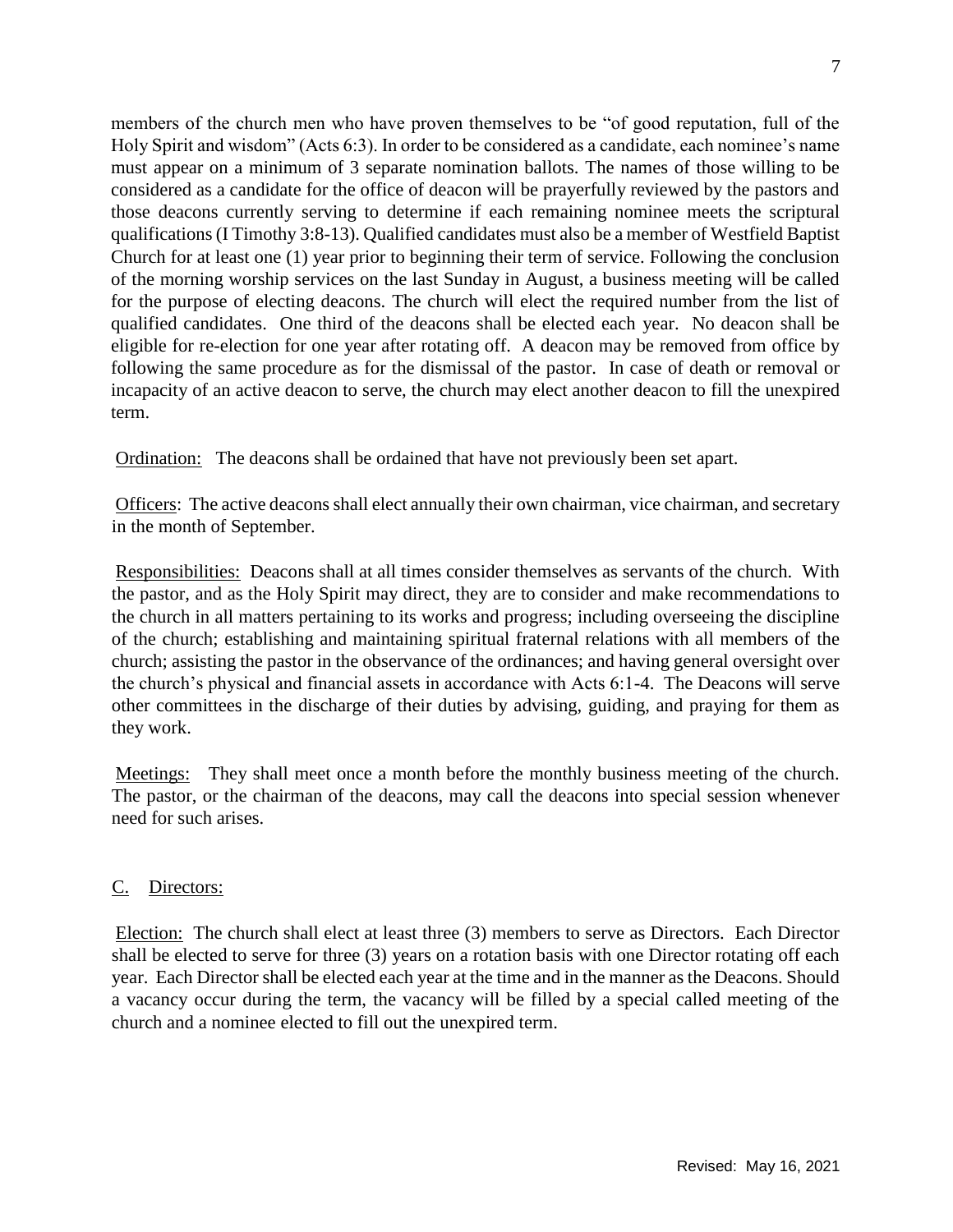Duties: The Directors shall, as provided by the law and the action of the church, represent the church in all matters of legal responsibility regarding the purchase, improvements and disposal of church property. They shall have no power to buy, sell, mortgage, lease or transfer any church property without a specific vote of the Church authorizing such action; neither shall they have any control over the use of the church property except by vote of the church.

### D. Clerk.

The clerk shall be elected annually. It shall be his/her duty to attend or be represented at all Church business meetings, to keep an accurate record of all business transactions, and to prepare the annual associational letter. He/she shall issue letters of dismission as authorized by the church, preserve all papers and valuable letters and records that belong to the church, and see that an accurate roll of the church membership is kept with dates and methods of admission and dismissal, change in name, correct mailing addresses, and other pertinent information. An assistant clerk shall be elected annually to serve as Acting Clerk in absence of the Clerk.

#### E. Treasurer.

The treasurer shall be elected annually. It shall be the duty of the treasurer to receive, keep in a bank, and disburse by check upon proper authority, all moneys that are given to the church, and keep at all times an itemized account of all receipts and disbursements; rendering monthly accounts (Treasurer's Report) to the church, to be preserved by the church clerk. The treasurer's books may be audited as arranged by the church, and all books, records and accounts kept by him/her of the church's funds shall be considered the property of the church. The treasurer shall upon invitation meet with the deacons, and shall be an ex-officio member, of the Finance Committee. In addition to the Treasurer, there shall be assistant treasurers elected annually; the number to be recommended by the Finance Committee and presented to the church at a regular business meeting for approval.

#### ARTICLE VII – GENERAL

### Section 1. License:

When a member announces to the church that he feels the call to the ministry, the church, by majority vote, may license him as an acknowledgement of his call to the ministry and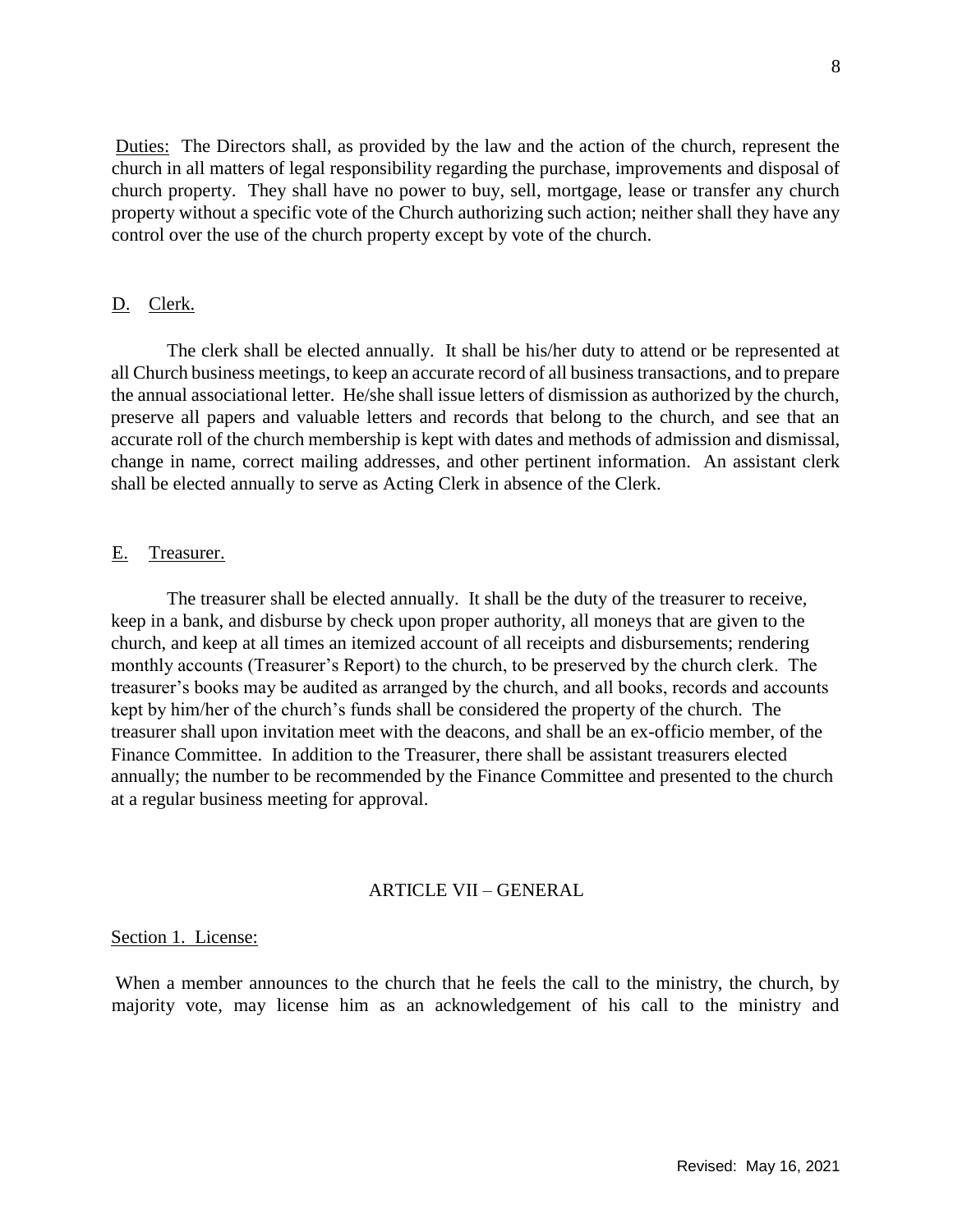encouragement to make preparation for it. The clerk of the church may furnish the member with a copy of the minutes or a certificate of license as his credential. It is understood that the performance of civil duties by the member shall be governed by state law.

## Section 2. Ordination:

In the event this church has been requested to ordain a member who has been called as pastor of a Baptist church, the following procedure shall be followed; the church will express its approval by a vote of three-fourths of the members present at any regularly arranged business meeting of the church. The church then shall invite the Associational Council to examine the candidate concerning his fitness for the ministry. In the event the association has no such council, this church shall invite representatives of the neighboring churches to examine the candidate and report to the church. If the report is favorable, the church shall proceed with the ordination.

## Section 3. Affiliation with associations and conventions.

This church recognizes that there is mutual helpfulness in the association of the churches who are in such agreement in faith and practice as to encourage the spirit of fellowship and good will. This church also recognizes that there have been devised, through the voluntary cooperation of churches of like faith and order, organizations whose purpose is to implement the missionary, educational and benevolent interests and obligations of the individual Christian and his church family.

Believing that the Surry Baptist Association, the Baptist State Convention of North Carolina, and the Southern Baptist Convention are organizations which have as their sole purpose the promotion and support of missions, education, and benevolence of the character and in keeping with the spirit of the Constitution and the Statement of Faith and Belief of this church, this church therefore agrees to participate in these organizations through our duly elected messengers and our support of the causes which those organizations represent.

#### Section 4. Property Holding.

It is agreed that the securing and maintaining of real property, buildings and equipment by this church shall be for the express purpose of providing facilities for public worship and for the engagement upon the missionary, educational and the benevolent interests of this church, of the character and in the spirit of this Constitution and Statement of Faith and Beliefs of this congregation.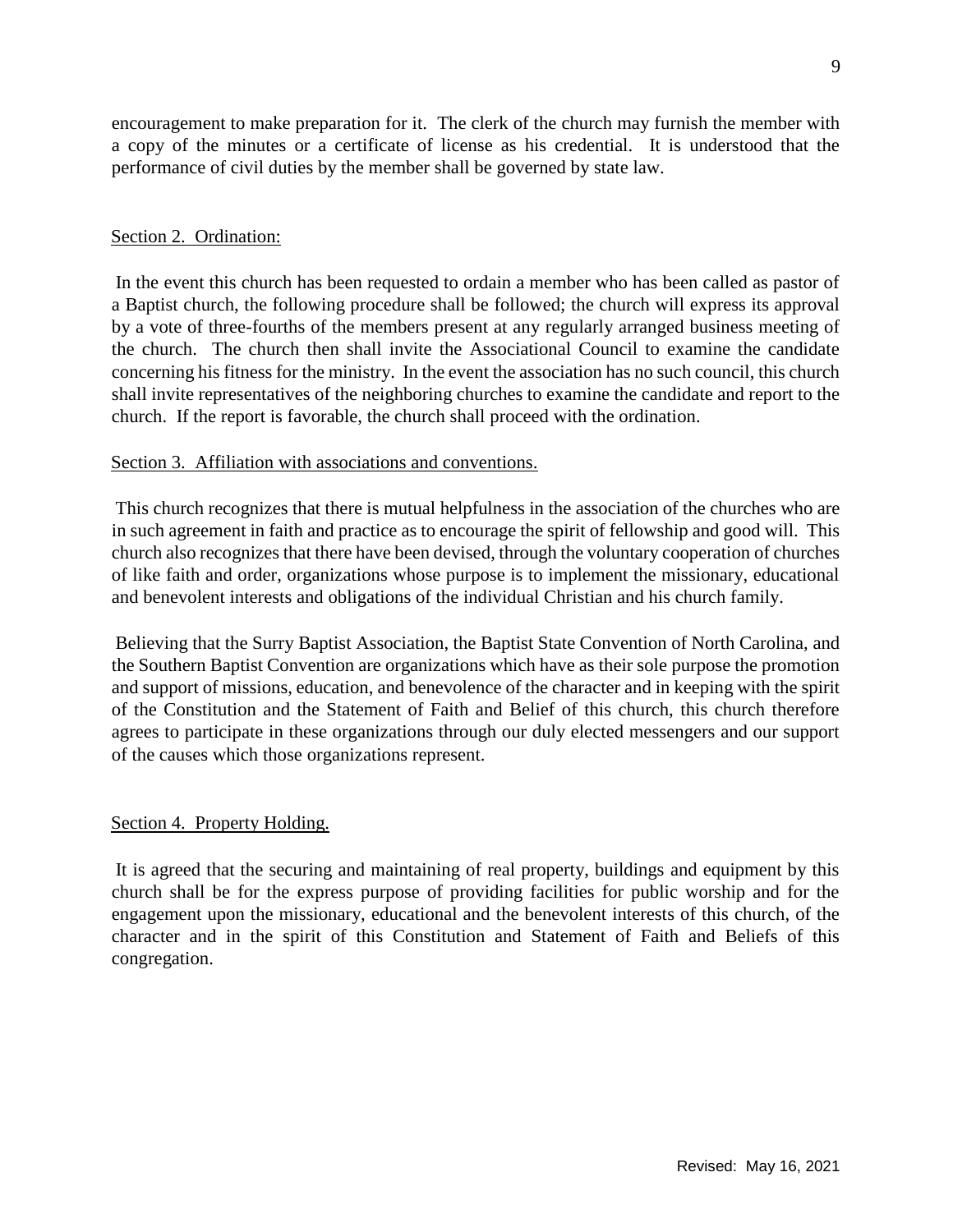### Section 5. Withdrawal of affiliation

This church may withdraw from affiliation with the association and conventions by a vote of twothirds of the resident membership. The vote may be taken after one month's notice to all church members; provided that, in the event such vote is less than unanimous, the property and debts of the church shall remain vested in the group in the church desiring to retain its affiliation with the association and conventions; provided further that in all matters relating to its internal affairs the church remains and shall be an autonomous body.

## ARTICLE VIII – ADOPTIONS AND AMENDMENTS

## Sections 1. Adoption.

This constitution shall be considered adopted and in immediate effect if and when two thirds of the members present at the business meeting at which vote is taken shall vote in favor of same. This vote shall be taken not less than thirty days after formal presentation of the constitution to the church.

## Section 2. Amendment.

This constitution, with the exception of Article 7, Section 5, may be amended, altered, or repealed by a two-thirds vote of the members present, at any regular business meeting of the church; provided, however, that such amendment, alteration, or repeal has been given to the clerk in writing; and this proposed change shall be presented to the church at least thirty days prior to the time that the vote is taken.

Article 7, Section 5, may be amended, altered, or repealed by vote of two-thirds of the resident members after one month's notice to all church members.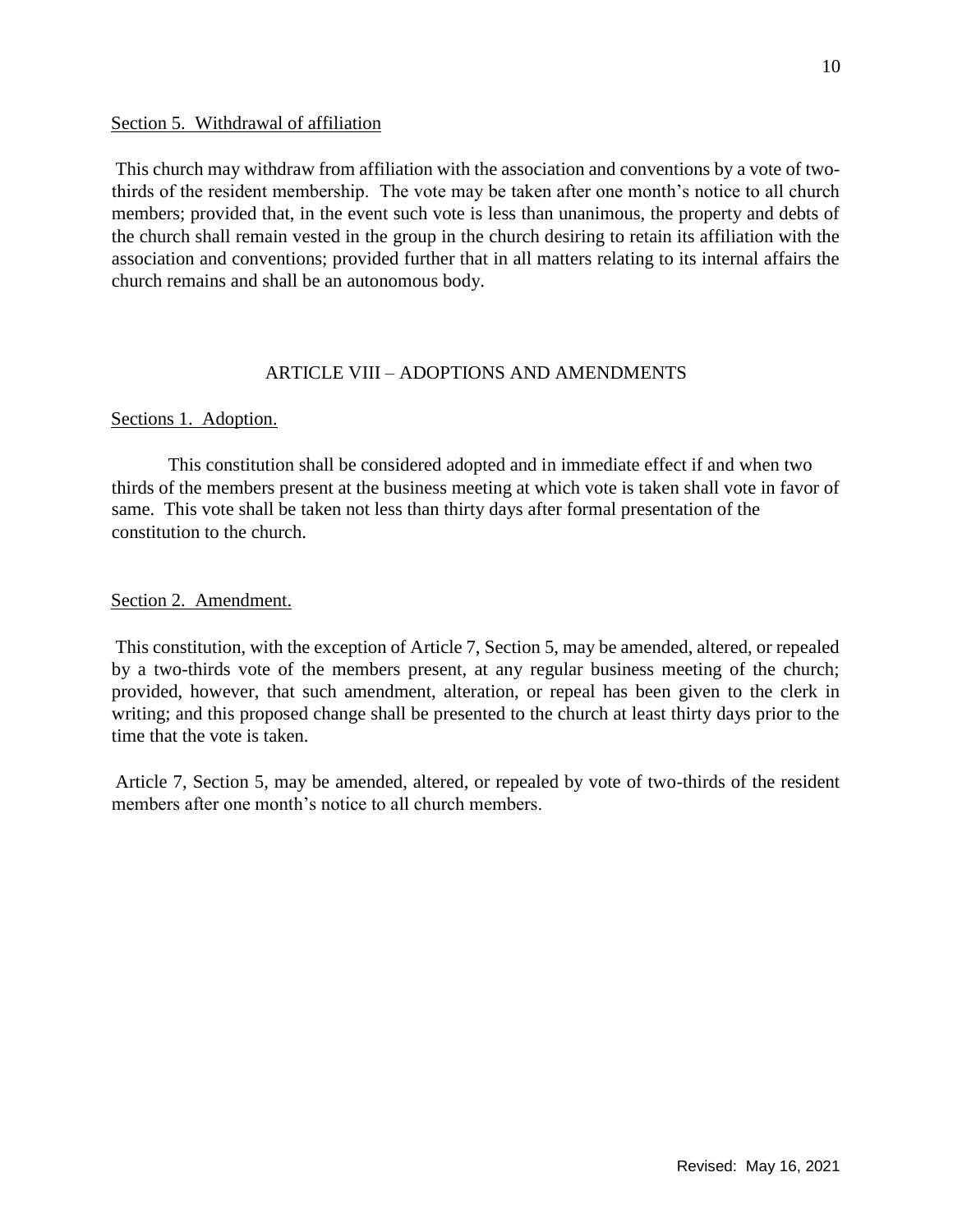## BYLAWS OF WESTFIELD BAPTIST CHURCH Of Surry County, Inc.

### ARTICLE I - MEETINGS

#### Section 1. Worship Service

The regular worship services of the church shall be held on Sundays and Wednesday evenings, unless otherwise agreed upon by the church. The Lord's Supper shall be held at least once a quarter at a time approved by the church.

#### Section 2. Business Meetings.

The church shall hold regular business meetings quarterly. These meetings shall take place on the second Wednesday of March, June, September, and December. Special business meetings may be called by the pastor or chairman of the deacons as needed, with one weeks advance notice. The pastor shall serve as the moderator of all business meetings. In his absence the associate pastor, chairman of the deacons, or church clerk may serve as moderator.

#### Section 3. Annual Business Meetings

The church shall conduct its annual business meeting at the September quarterly business meeting. The annual election of church officers, committee members, and budget shall take place at this annual business meeting. All information to be voted on annually shall be given to church members a minimum of one (1) week prior to voting.

### ARTICLE II – OTHER CHURCH OFFICERS

#### Section 1. Additional Officers.

In addition to those named in the Constitution, other officers of the church shall be the officers and teachers of the Sunday School, Baptist Women Director, WMU Director, Media Center Director, Church Training Director, Brotherhood Director, Youth Council Advisor, Director of Golden Years, Vacation Bible School Director, and Church Committee members and such other officers as may be needed for operation of the church. All officers of the church and its organizations, unless otherwise specified, shall be elected for a term of one year, upon the recommendation of the nomination committee. Any officer may be recalled by a majority vote of the church at any regular business meeting unless otherwise stated in the Constitution.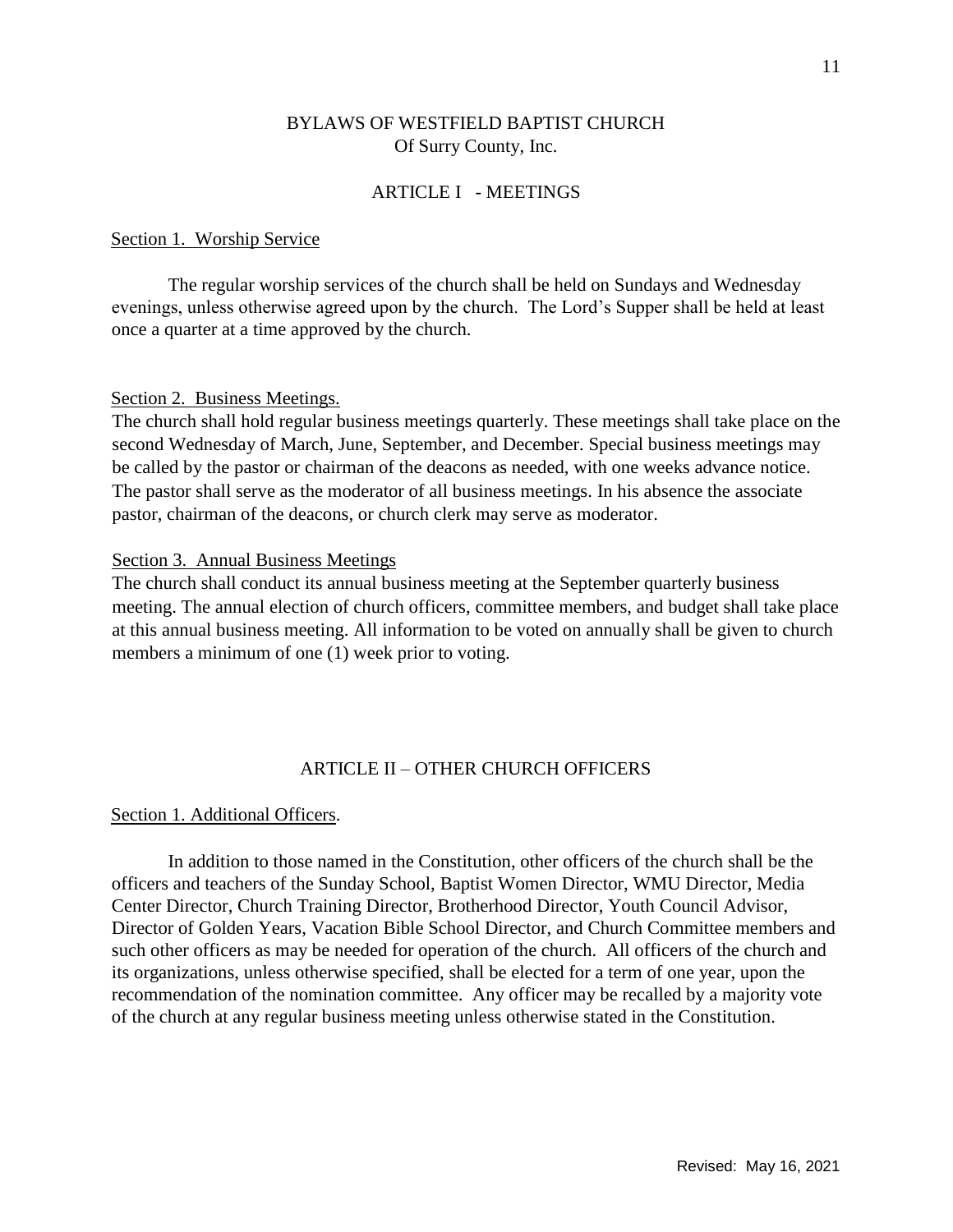#### Section 2. Director of Sunday School.

The Director of Sunday School shall have general oversight of the entire Sunday School, and shall administer its affairs in cooperation with, and according to, the plans and methods of the Sunday School Board of the Southern Baptist Convention, subject to the approval of the church. He/she shall acquaint himself with the best methods of religious education and endeavor to adopt them in the school. It shall be the duty to counsel with his officers and teachers through the officers' and teachers' meeting, in the work of the school, giving and receiving suggestions from his co-workers. He shall see that a full and accurate report of the Sunday School is made in the regular business meetings of the church.

### ARTICLE III – COMMITTEES

#### Section 1. Administrative Committees.

 There shall be three administrative committees: the Staff Relations Committee, the Finance Committee, and the Nominating Committee. These committees have the responsibility and the authority to oversee their areas of administration of the church. The committee members will be nominated by the Nominating Committee in accordance with Article III, Section 4, Paragraph Q, and elected by the church. Committee members and the designated staff member assigned to that committee will work together to accomplish the vision and ministry of the church. They will share reports of their activities with the church body as needed. Recommendations for a church vote in each committee's area of responsibility should come from that committee.

No person may serve on more than one administrative committee at any time. All positions, unless otherwise stated, and except paid staff personnel, shall be for a three-year term, each person elected annually. One may accept nomination for other standing committees.

No member may succeed himself or herself to election to the same committee unless one full year has elapsed since his/her last tenure.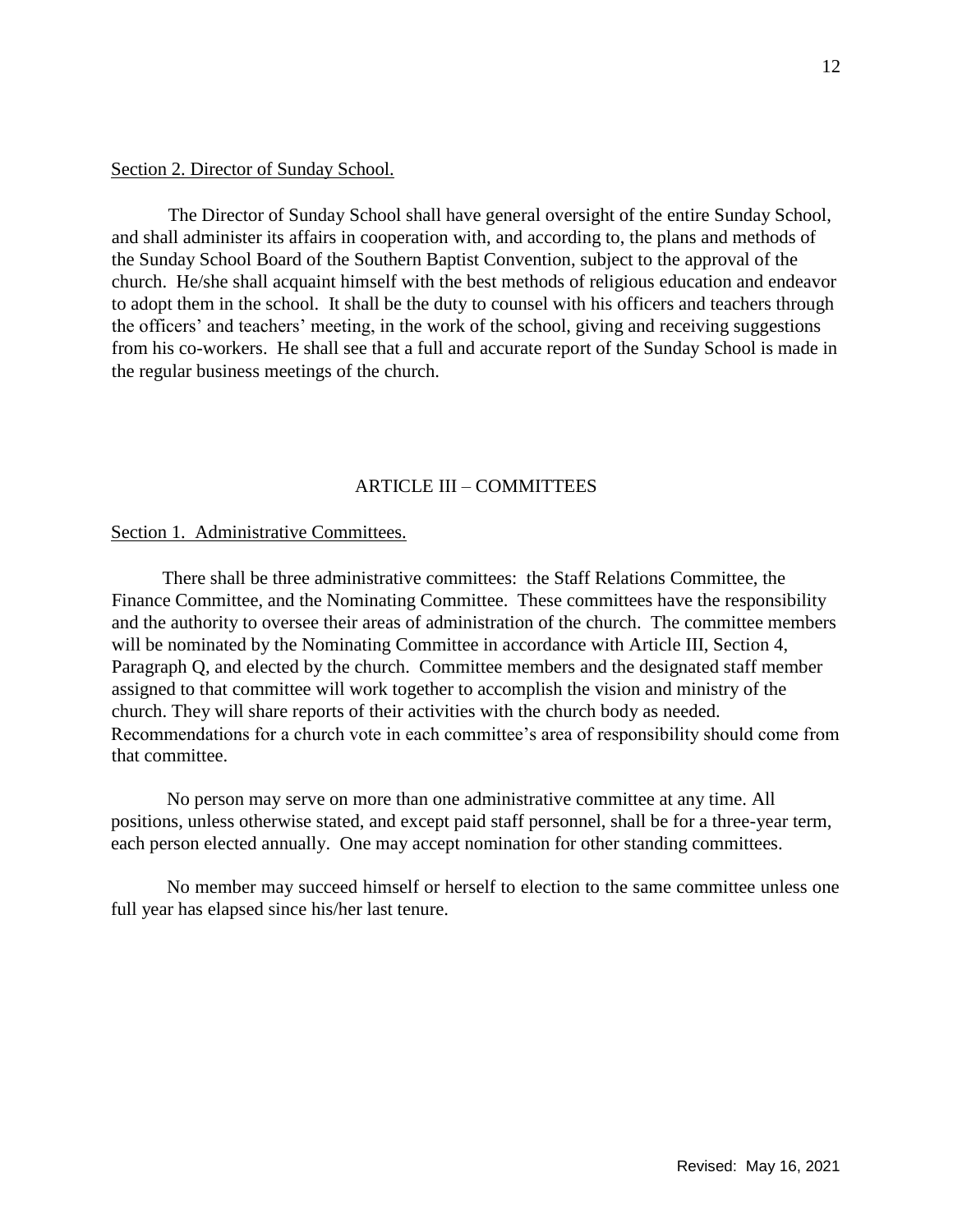### Section 2. – Committee Procedures.

Each committee chairman may confer with the pastor about matters to which his committee should give attention. Either the pastor or the chairman may call the committee meeting. The chairman is responsible for reporting the work and recommendation of his committee. He will, also, seek to secure favorable action by the church concerning his report.

## Section 3. – Committee Reports.

Each committee will keep a record of its proceedings and will present its reports in written form at regular business meetings of the church. If a committee wants the church to take action on any matter, or if a committee has been asked to study a matter which has been referred to the committee, that committee will present either pro or con. A committee that expects the church to take action should always present the matter with a recommendation.

### Section 4. – Ministry Committee Teams.

The following Ministry Committee Teams shall be elected annually and serve as standing committees of the church. The Westfield Baptist Ministry Teams shall refer to Ministry Team Guidelines for a detailed description of each committee's responsibilities. The Guidelines are to be set forth by the Nominating Committee and the Nominating Committee shall make recommendations for changes or updates to each committee before bringing these to the church for a vote on changes for adoption.

- A. Audio/Visual Ministry Team: Maintains sound and video equipment. Schedules the operation of sound/video equipment during all services, plays and any special events.
- B. Baptistery Ministry Team: Oversees operation of baptisms.
- C. Buildings/Grounds Ministry Team: Maintains physical needs of church buildings and property.
- D. Church Council: This committee shall consist of the Pastor and the president or chairman of each organization of the church. This committee shall have the task of coordinating the church calendar and further objective of coordinating purpose and goal of each organization with the overall church program.
- E. Church Historian: Keeps a written account of church events.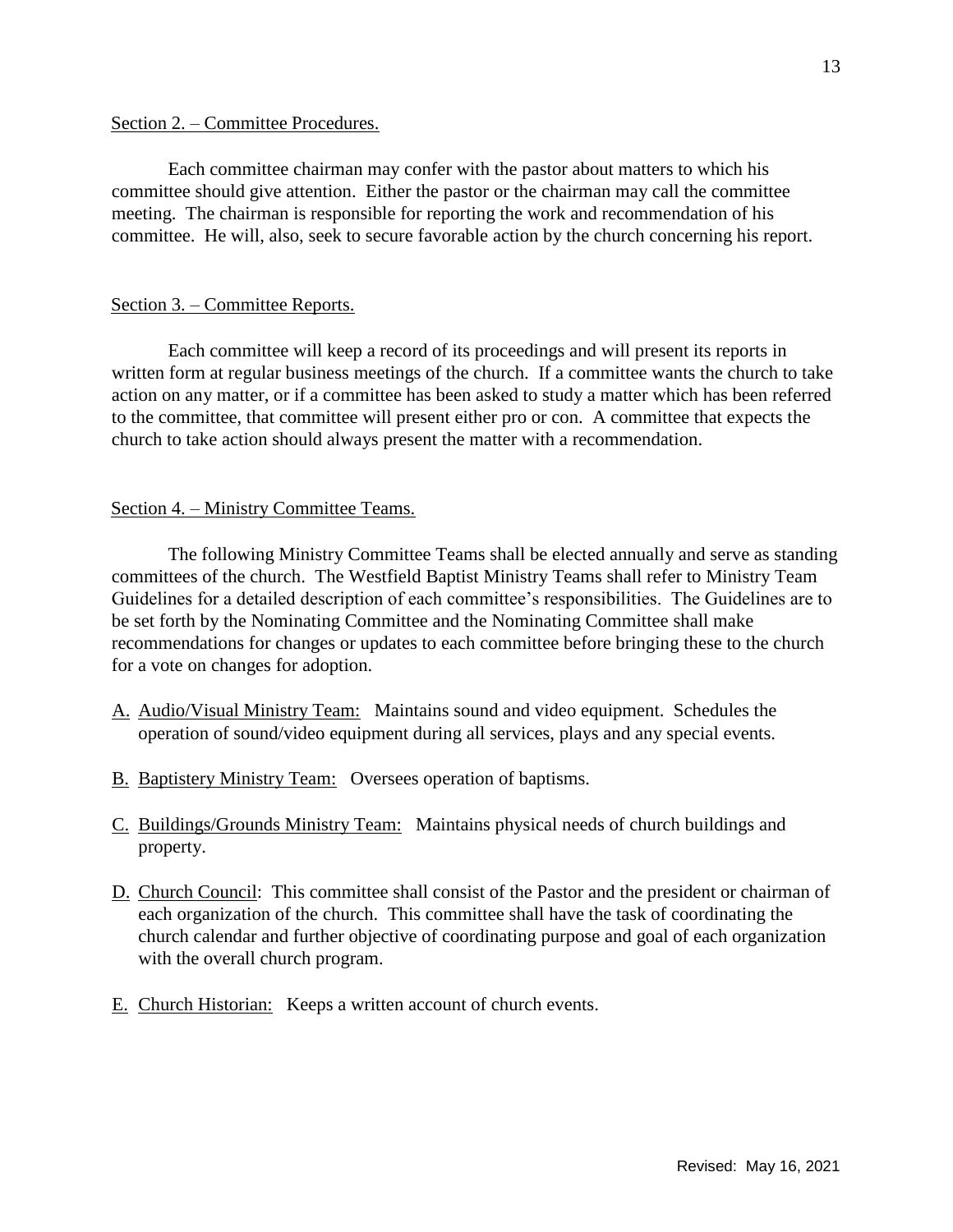- F. Communications Ministry Team: Communicates church events to the church and public by various forms of communication. Reviews the church calendar and makes calendars available to committees and church attendees.
- G. Constitution Committee: Reviews and recommends revisions to the constitution as deemed necessary to incorporate changes according to needs of church members. All changes must be brought before the church members for approval or disapproval.
- H. Events Planning Ministry Team: Develops ideas and themes for church wide events and oversees the details of events scheduled.
	- a Request for a Guest Speaker should be submitted to the Pastor for review and approval at least two (2) months prior to the requested date. The Pastor will review and approve in a timely manner pursuant to the Pastor's job description. Once approved, Deacons and Finance Committee are to be notified of speaker approval along with any special requests for monetary payments and/or love offering. The Speaker will be paid a designated amount determined by the Events Planning and voted on by the church. Please note other designated times could be considered if approval is obtained.

All requests for speaker's payment and request to collect a love offering must be approved by the Finance Committee in advance. Monetary Payment(s) to be made by the church are to be submitted on a "Request for Check" form. This form must list the purpose for the request.

Requests for funds for Revival Service speakers may include mileage, housing and or/board. These speakers of choice are at the discretion of the Pastor. Arrangements and request for funds for payment of speaker's charges are to be made by the Pastor to the Finance Committee and Deacons

- I. Finance Ministry Team: Oversees all income received by the church, all financial accounts and debt approved by the congregation. Prepares and maintains a budget for each church year and presents recommendations to the church for voting approval of annual budget and any changes during church year.
- J. Food Purchase/Preparation Ministry Team: See M. Food and Kitchen Supply Ministry Team
- K. Golden Years Ministry Team: Focuses on the senior adults of the church and plans events and trips that would interest senior adults.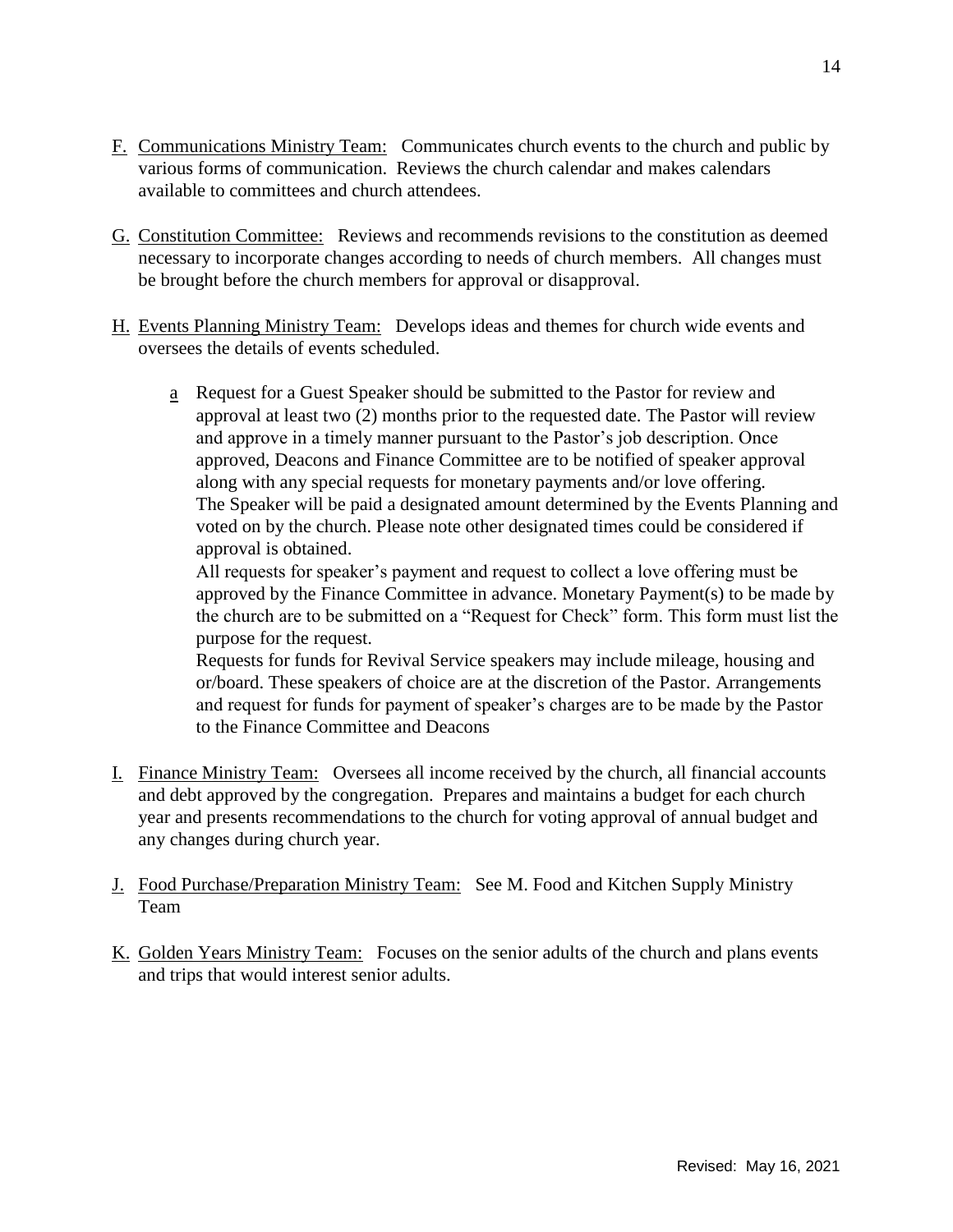- L. Greeters: Greet people as they enter sanctuary, make available bulletins and information on nurseries available and other facility needs.
- M. Food and Kitchen Supply Ministry Team: The purpose and responsibilities of this Committee include the preparation of food and purchasing supplies needed to supply the church's kitchen with paper products, disposable items, drinks, coffee, dish liquids, dish cloths and other general items pertinent to the operation of the kitchen for scheduled church wide events. Works with other committees at their request in purchasing any products needed for a church function. Oversees the cleaning and upkeep of the kitchens and kitchen equipment.
- N. Long-Range Planning Ministry Team: This Committee is to consist of the chairpersons from the Deacon Board, Staff Relations, Finance, Missions, Golden Years and Building and Grounds. The Pastor and Associate Pastor will serve as ex-officio members.

This Committee provides accountability and assistance to the Pastoral Staff in determining the Lord's will for long term direction of our church and seeks solutions to the challenges facing our church in the foreseeable future. Their purpose is not to handle day-to-day tasks of the church, but to be proactive in dealing with the challenges of the future.

- O. Lord's Supper Ministry Team: Prepares the communion drink and bread, prepare Lord's Supper table in sanctuary on designated Lord's Supper time. Maintains the wares necessary for serving the Lord's Supper.
- P. Missions Ministry Team: This committee is to consist of four Ministry Team Chairpersons: WMU Director, Brotherhood Director, Benevolence Committee Director and Baptist Women's Group Director. The primary purpose of this committee is to maintain local missions awareness in the church and mission needs and opportunities outside the church and encourage the church to become actively involved in mission opportunities. Oversees mission collections and sets goals for Lottie Moon, Annie Armstrong, etc. Oversees and organizes the Church Food Pantry and keeps the congregation aware of food restocking needs.
- Q. Nominating Ministry Team: This committee shall consist of six members who shall serve terms of three years. Two members shall be elected each year at the time and in the manner as the deacons. A member shall not be eligible for re-election for a period of at least one year after his/her term ends. The term of office shall begin on October 1 after their election and shall end on September 30 three years hence.

The committee shall meet during the month of October to elect from its membership a chairman, vice-chairman and secretary. In May they shall meet to begin work on nominations for the officers who will serve as members of the Church Council. Before adjournment of this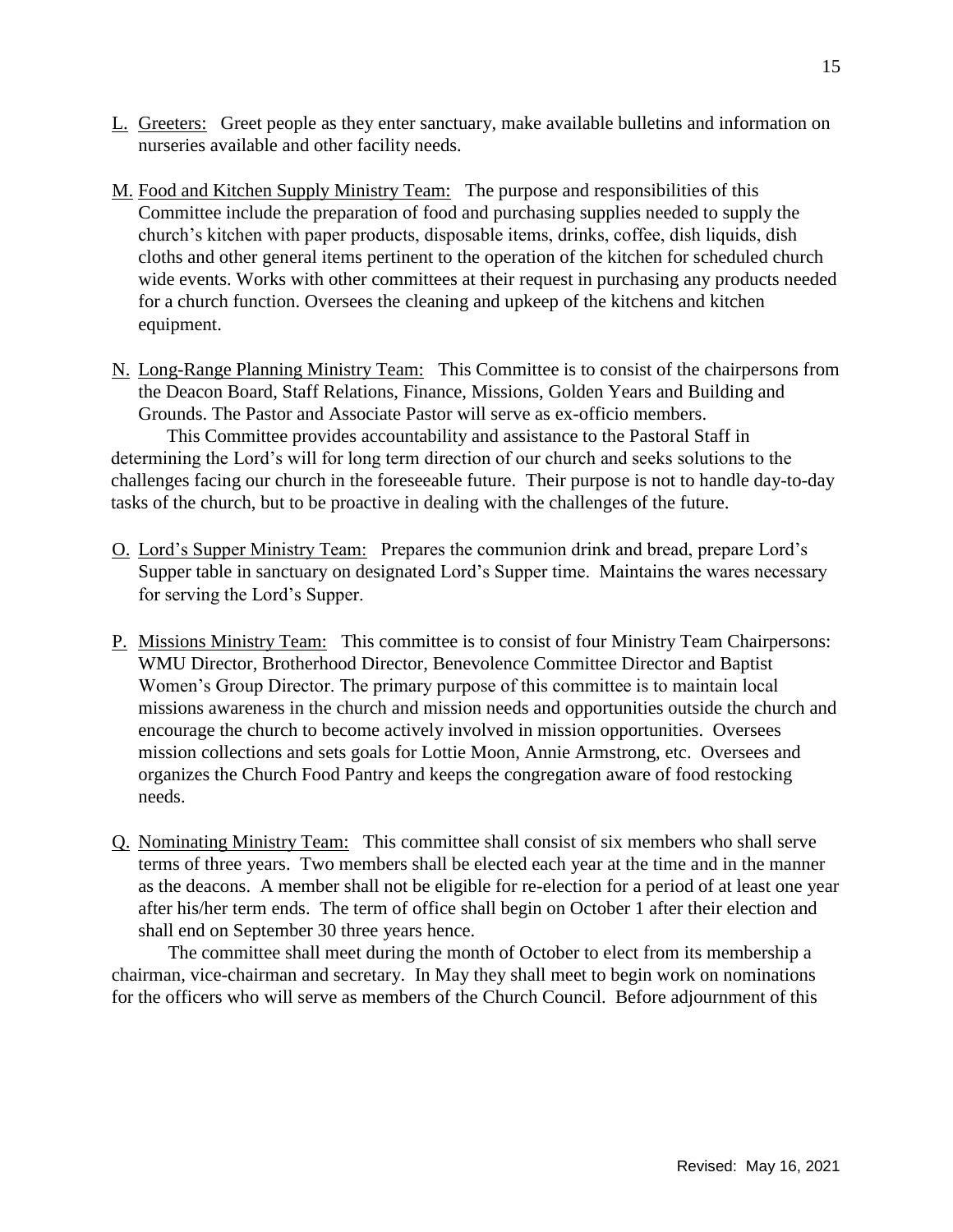meeting, a time shall be set for the next meeting and some plan made for scheduling remaining meetings.

The committee's first report to the church shall be during the July monthly business meeting and shall consist of nominations for the officers who will serve as members of the Church Council. Following their election, the Sunday School Director, Church Training Director, Music Director, Woman's Missionary Union Director, and Brotherhood Director shall become ex-officio members, each being given the privilege of making suggestions concerning his/her area of work.

The second and final report to the church shall consist of a printed list of nominations for all officers and teachers of the church and its organizations, and shall be presented at the September monthly business meeting.

This committee shall seek volunteers in church positions when a need arises; guide committees in their responsibilities; evaluate committee needs annually; and keep up-to-date job descriptions of committees.

- R. Nursery Coordinators: Oversee the needs and organization of nursery and toddler care provided by the church.
- S. Sanctuary Flowers Ministry Team: Sees that the flowers are provided whenever necessary for church function.
- T. Staff Relations Ministry Team: Reviews paid staff positions and communicates/reviews with paid staff the expectations of the church.
- U. Ushers: Oversee Sunday morning worship service needs.
- V. Van Ministry Team: Oversees the scheduling of the church vans and maintenance of vehicles to ensure safety of all passengers. Maintains keys, keep a log of reservations for van use, and ensures that all drivers have registered their license number with Church Secretary for insurance purpose.
- W. Worship Ministry Team: Prayerfully coordinates all church's worship programs, keeping the worship services from becoming unguided by the Holy Spirit and too perfunctory.
- X. Benevolent Ministry Team: Oversees the distribution of yearly budgeted funds to meet the monetary needs in the community.
- Y. Messengers to State Convention: Elected by church membership as voting delegates.
- Z. Messengers to Surry Association: Elected by church membership as voting delegates.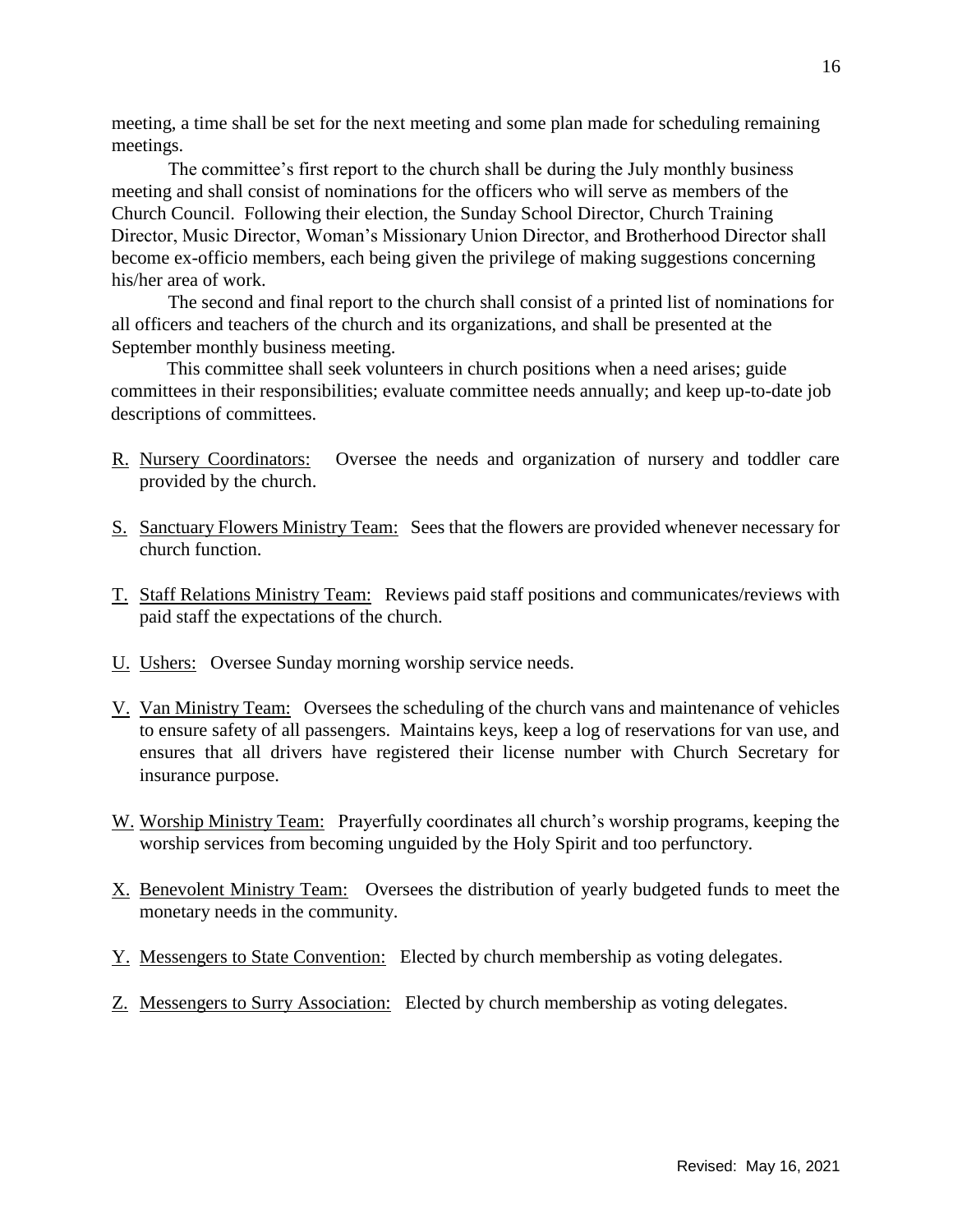## Section 5. – Special Committees.

Special committees shall be elected for specific obligation as desired by the church. These shall be elected by the church or appointed as the church directs upon prior authorization by the church.

## ARTICLE IV – ADOPTION AND AMENDMENTS

### Section 1 – Adoption.

The adoption of this Constitution and By-Laws shall effect a repeal of all previously adopted rules in conflict therewith.

### Section 2 – Amendments.

Any of the rules in these By-Laws may be amended, altered, or repealed by a majority vote of the members present, at any regular business meeting of the church, provided, however, that notice of proposal of such amendment, alteration, or repeal is given in writing at least 30 days prior to the time a vote is taken at a regular business meeting of the church.

## Section 3. Recording and Posting.

A copy of this Constitution and By-Laws shall at all times be kept by the Clerk among his records and another copy shall be kept in the church office, and all amendments to and revisions hereof shall, after adoption by the church, be attached to the copies of the Constitution and By-Laws adopted by the church and made available at all times to the church members upon request. The text of the Constitution and By-Laws shall be changed to reflect all revision hereof and the revisions to include latest publication and republished revision date.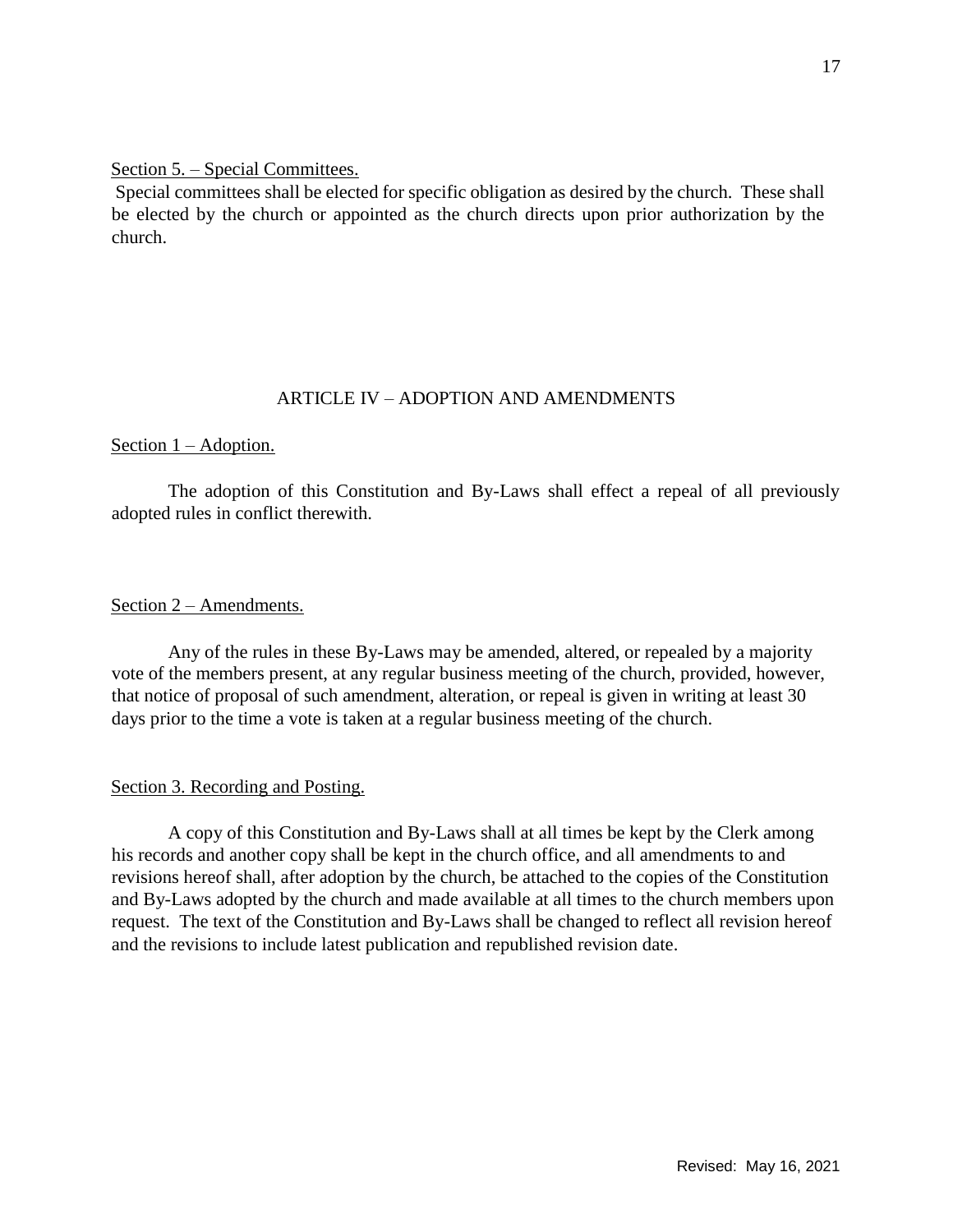## ARTICLE V – STATEMENTS OF RELIGIOUS CONVICTIONS

The following statements seek to clarify with further detail certain religious convictions already alluded to in our Church Covenant.

## Section 1 – Statement of Biblical Authority.

The Bible itself, as the inspired and infallible Word of God that speaks with final authority concerning truth, morality, and the proper conduct of mankind, is the sole and final source of all that we believe. For purposes of church doctrine, practice, policy, and discipline, the membership of Westfield Baptist Church – under the leadership of the pastors and deacons – shall be the church's final interpretive authority on the Bible's meaning and application.

## Section 2 – Statement of Faith and Doctrine.

While we recognize that no statement of faith written by mankind could exhaust the extent of our faith and convictions, Westfield Baptist Church affirms the *Baptist Faith & Message* as adopted by the Southern Baptist Convention as the primary declaration of our religious doctrines which are ultimately derived from the Holy Bible.

## Section 3 – Statement of Marriage and Sexuality.

We believe that the term "marriage" has only one meaning and that is marriage sanctioned by God which joins one man and one woman in a single, exclusive union, as delineated in Scripture. We believe that God intends sexual intimacy to only occur between a man and a woman who are married to each other. We believe that God has commanded that no intimate sexual activity be engaged in outside of a marriage between a man and a woman.

We believe that any form of sexual immorality, such as but not limited to adultery, fornication, homosexuality, incest, pornography or any attempt to change one's gender, or disagreement with one's biological gender, is sinful and offensive to God.

We believe that in order to preserve the function and integrity of the church as the local Body of Christ, and to provide a biblical role model to the church members and the community, it is imperative that all persons employed by the church in any capacity, or who serve as